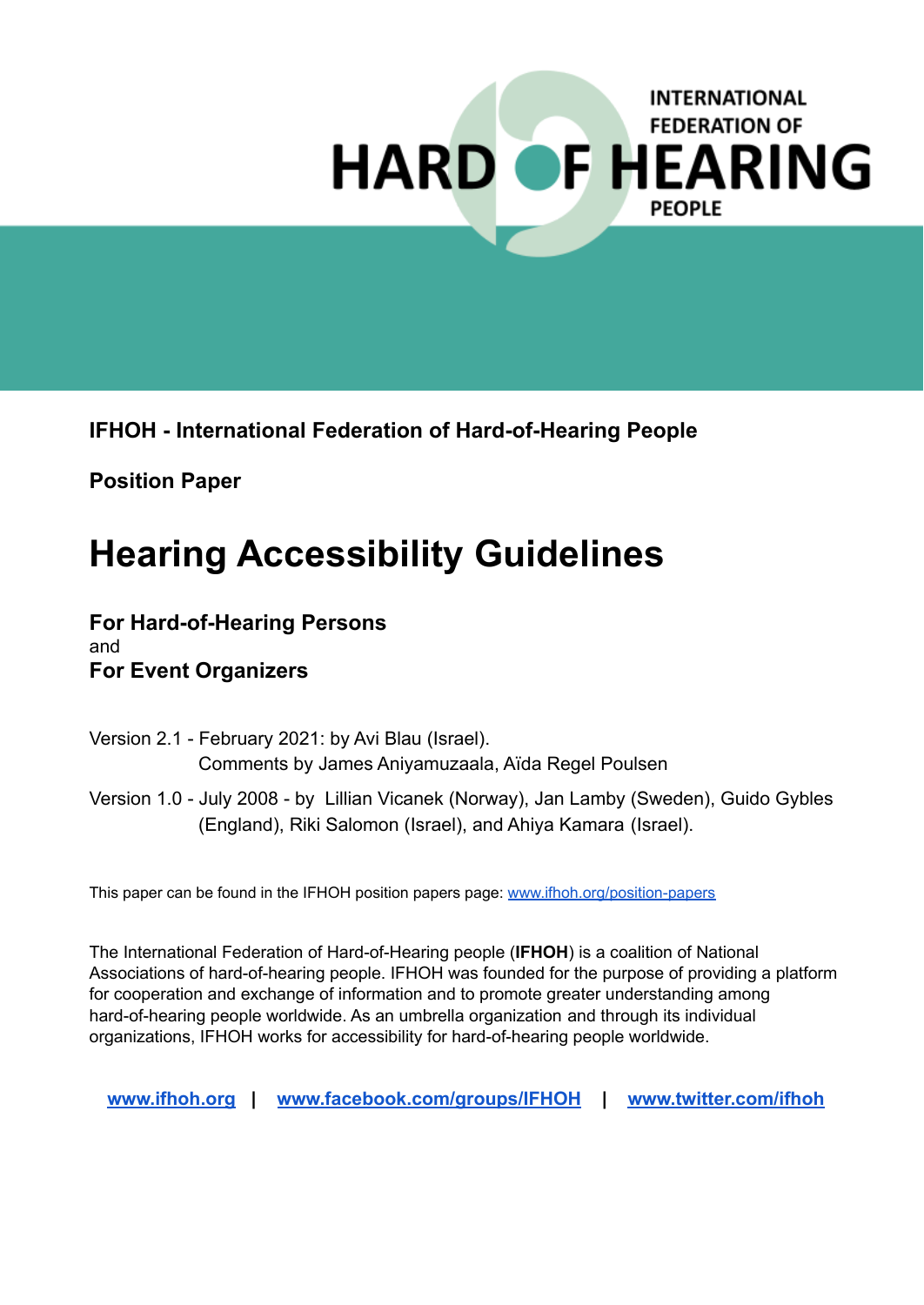# **Table of Contents:**

| <b>Introduction</b>                                                                                                                                                                                                                                                                                                                   | $\mathbf{3}$                                                      |
|---------------------------------------------------------------------------------------------------------------------------------------------------------------------------------------------------------------------------------------------------------------------------------------------------------------------------------------|-------------------------------------------------------------------|
| Who is this paper for                                                                                                                                                                                                                                                                                                                 | 4                                                                 |
| <b>Types of hearing loss</b><br>Hard-Of-Hearing Persons (HOH)<br><b>Mild Hearing Loss</b><br>Moderate to Severe Hearing Loss<br>Late Deafened People (LD)<br>Recommendations for hard-of-hearing persons                                                                                                                              | 4<br>4<br>5<br>5<br>5<br>6                                        |
| <b>Assistive Listening Devices (ALD)</b><br>Hearing-Loop (HL)<br>How Hearing Loop Works<br>Desktop Loop<br>Neck Loop<br>Infra-Red System (IR)<br><b>FM System</b><br><b>Personal Sound Amplifier</b><br>Alerting / Alarm Systems<br><b>Landline Telephones</b><br><b>Mobile Phones</b><br>Internet Telephony<br><b>Relay services</b> | 6<br>6<br>7<br>8<br>8<br>8<br>9<br>9<br>9<br>10<br>10<br>11<br>11 |
| <b>Other Measures</b><br>Lighting<br><b>Acoustics</b><br>Visual Information<br>Captioning<br>An Accessible Society for Hard-of-Hearing People<br>Integration of Accessibility for all Social Plans<br><b>Concluding remarks</b>                                                                                                       | 12<br>12<br>12<br>12<br>13<br>13<br>14<br>15                      |
| <b>Glossary</b>                                                                                                                                                                                                                                                                                                                       | 16                                                                |
| <b>References</b>                                                                                                                                                                                                                                                                                                                     | 17                                                                |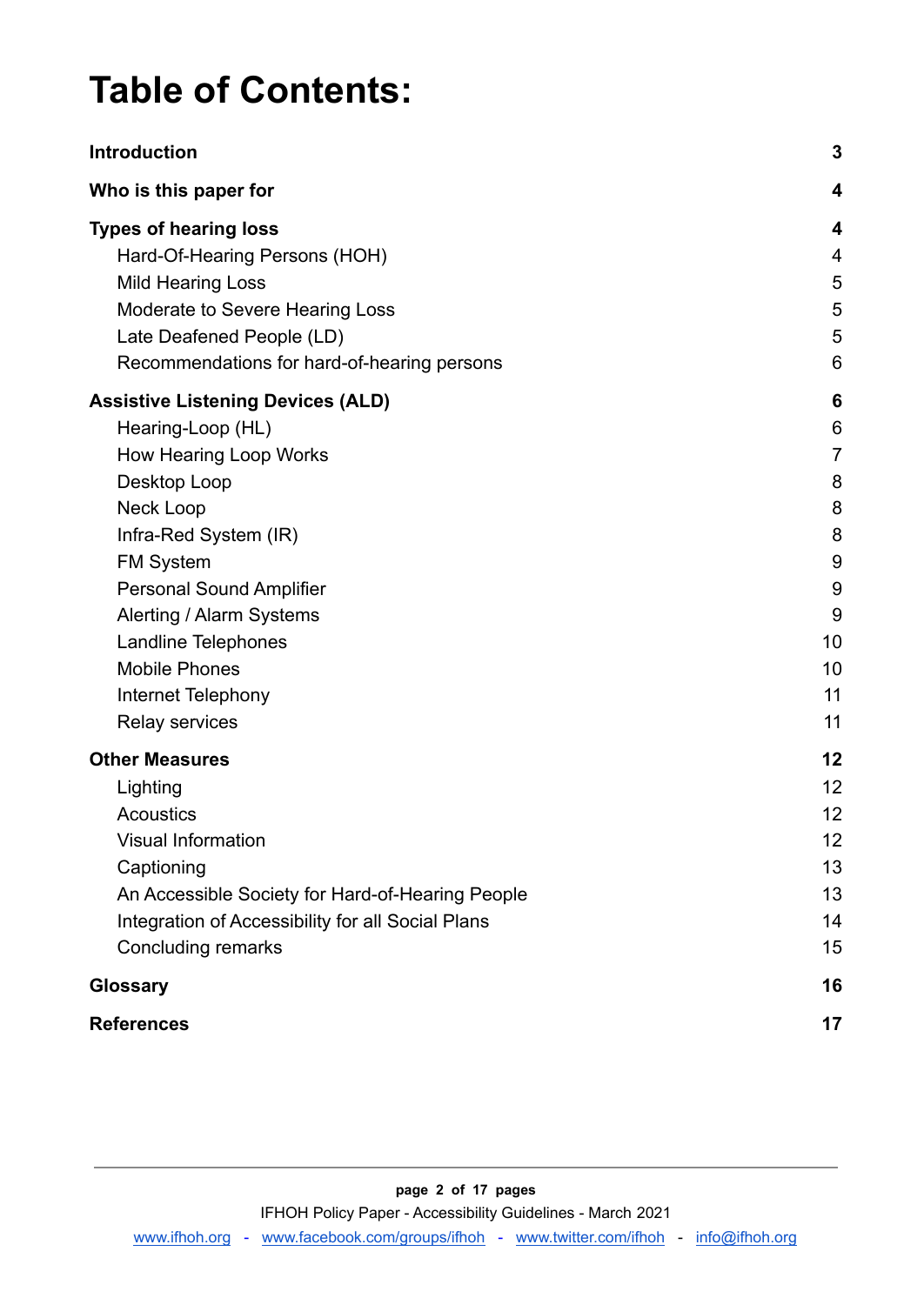" Technology makes things **easier** for most of us. Technology makes things **possible** for persons with disability "

## <span id="page-2-0"></span>**1. Introduction**

According to the March 2018 estimations<sup>1</sup> by the World Health Organization (WHO):

- There are 466 million persons in the world with disabling hearing loss (6.1% of the world's population)
- 432 million (93%) of these are adults (242 million males, 190 million females)
- 34 million (7%) of these are children
- Approximately one-third of persons over 65 years are affected by disabling hearing loss
- Unless action is taken, it is likely that the number of people with disabling hearing loss will grow over the coming years. Projections show that the number could rise to 630 million by 2030 and maybe over 900 million in 2050.
- 1.1 billion young people (aged between 12–35 years) are at risk of hearing loss due to exposure to noise in recreational settings.

Most HOH persons can benefit from hearing aids, but only a minority of them use hearing aids. Here is Prof. Frank Lin from the USA on this topic:

"The prevalence of hearing loss in the United States doubles with every decade of age, resulting in two out of three people over the age of 70 experiencing some level of hearing impairment, yet only 15 to 20 percent of the hearing impaired use hearing devices – a figure that has not changed in three decades, said Frank Lin, Associate Professor of Otolaryngology, Geriatric Medicine, Mental Health, and Epidemiology at Johns Hopkins University."<sup>2</sup>

As of May 2019, 177 countries all over the world have ratified the UN Convention on the Rights of Persons with Disabilities (CRPD).

Several articles from the CRPD clarify the rights of Persons With Disability (PWD). They are relevant to HOH persons as well:

<sup>1</sup> [www.who.int/pbd/deafness/estimates/en](http://www.who.int/pbd/deafness/estimates/en)

<sup>&</sup>lt;sup>2</sup> [longevity.stanford.edu/wp-content/uploads/2017/12/Hearing-Proceedings-12\\_06\\_2017-1.pdf](http://longevity.stanford.edu/wp-content/uploads/2017/12/Hearing-Proceedings-12_06_2017-1.pdf)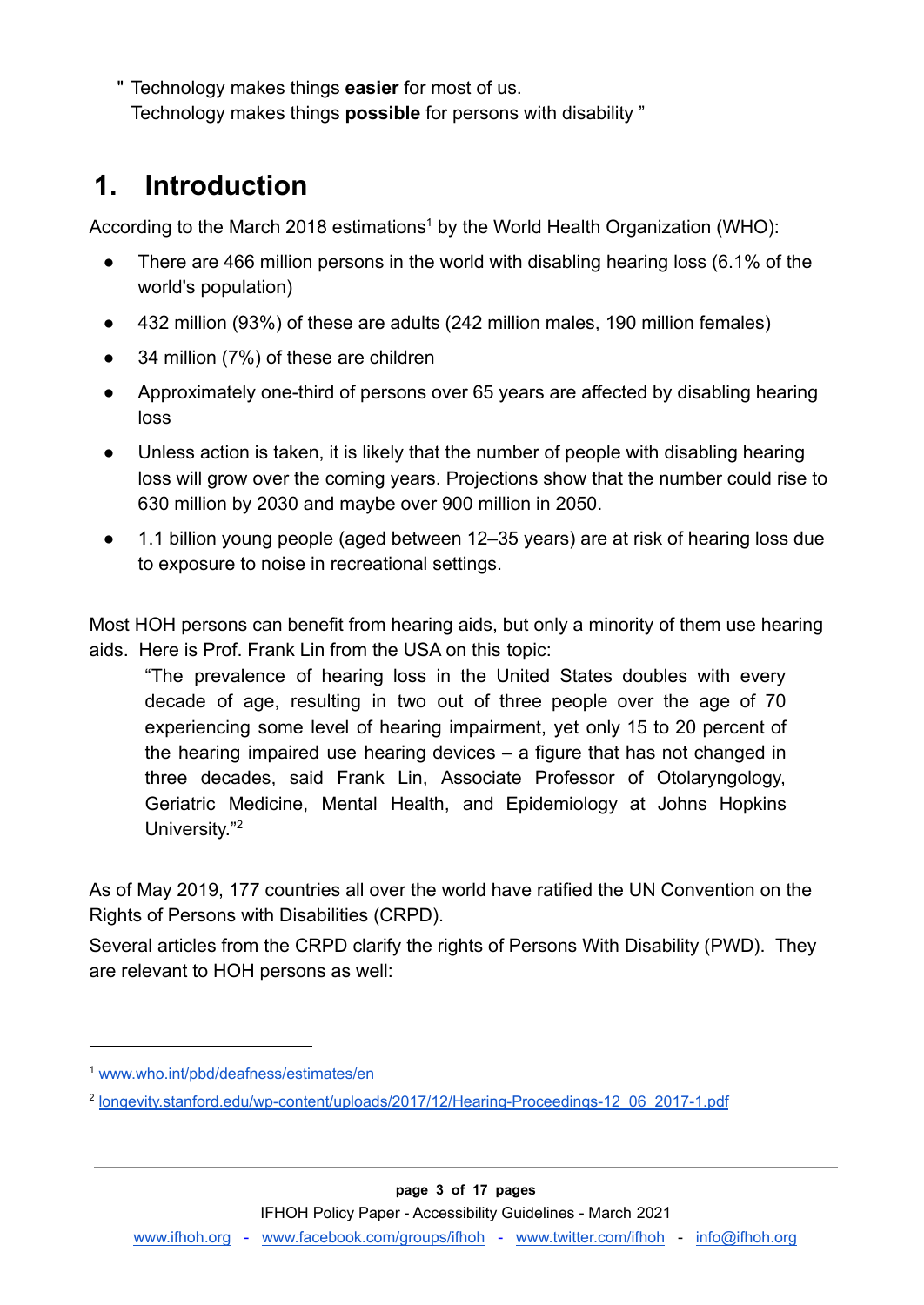- Article 5 Equality and non-discrimination of PWD
- Article 8 Awareness to the rights of PWD. Combat stereotypes and prejudices.
- Article 9 Accessibility to transportation, schools, hospitals, workplaces, and information and communications technologies (ICT).
- Article 24 Accessibility to Education.
- Article 27 Accessibility to work and employment.
- Article 29 Accessibility to political and public life.
- Article 30 Accessibility in cultural life, recreation, leisure, and sport.

## <span id="page-3-0"></span>**2. Who is this paper for**

This paper is written as a guide to persons who want to know and understand how to make hearing accessibility:

- Accessibility consultants
- event organizers
- Accessibility students

# <span id="page-3-1"></span>**3. Types of hearing loss**

#### <span id="page-3-2"></span>**3.1. Hard-Of-Hearing Persons (HOH)**

The term "Hard-of-Hearing" is used to define all groups of people with some level of hearing loss, including persons with:

- Mild, Moderate and Profound hearing loss;
- late-deafened:
- Cochlear implants;
- Menier;
- Tinnitus.
- Auditory Processing Disorder

HOH prefers communication in spoken language. If they cannot understand spoken language even with amplification, they prefer written language (captions). A few of them know SL and can understand it.

HOH meet more challenges these days, due to:

- More use of noise-inducing machinery.
- More demanding voice and sound environments like office, central station, mall.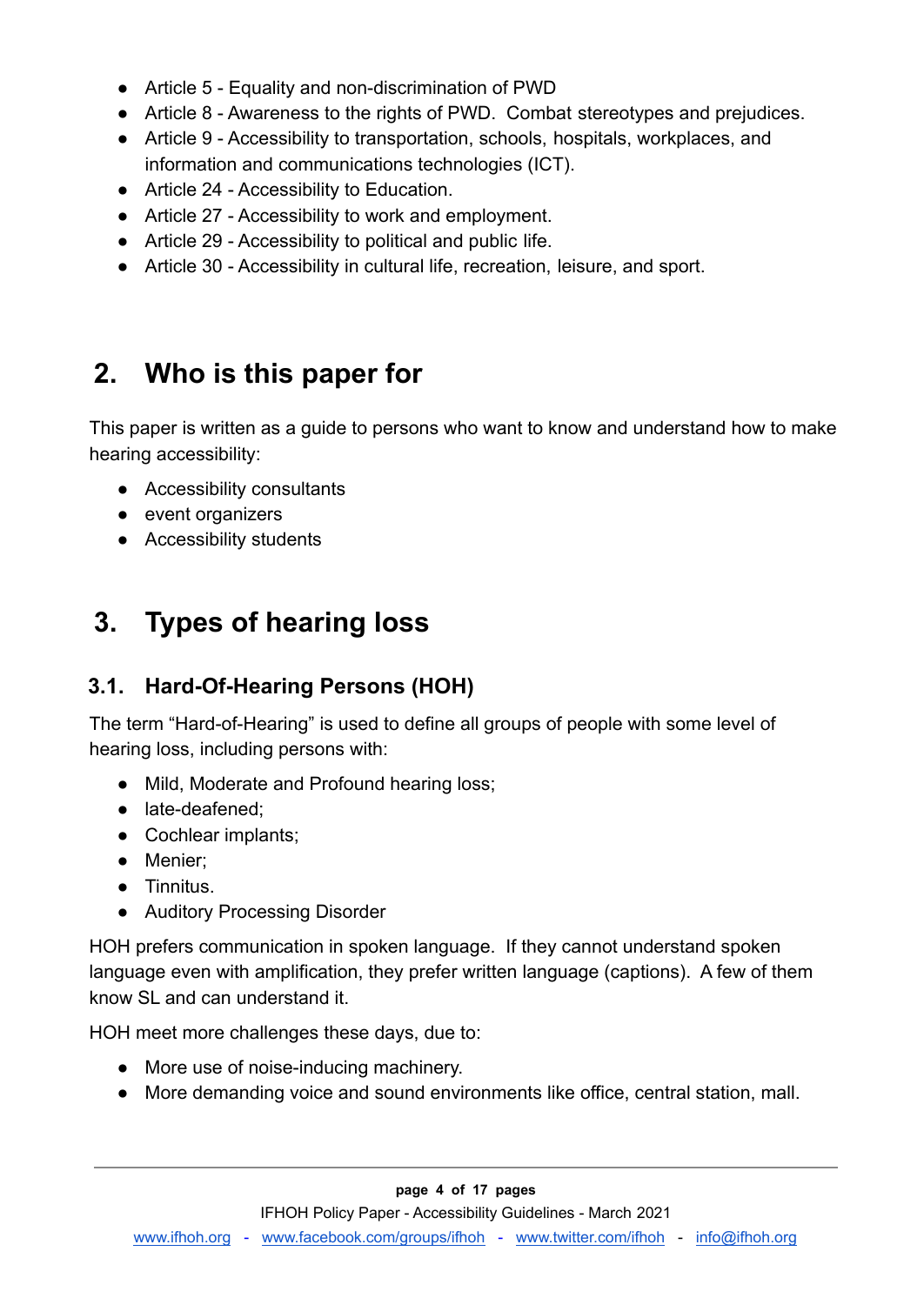- New voice and sound sources like smartphones, PC, VR, and hearable devices.
- Living longer lives, which increases the prevalence of Hearing Loss.
- Listening to music at high volume in concerts, clubs, and with earphones.

#### <span id="page-4-0"></span>**3.2. Mild Hearing Loss**

People with a mild hearing loss can often manage without hearing aids but are dependent on specific conditions that enable good communication, such as good room acoustics, no background noise, ample lighting, and clear speech.

Numerous people within this group have progressive hearing losses and eventually, the use of hearing aids is necessary. For many of these individuals, the initial step to getting their first hearing aid is a difficult decision and one that they tend to put off. The longer they wait to receive assistance, the more prominent other difficulties become, which can result in such things as job loss, failure in education, social isolation, and loss of self-esteem. It is therefore imperative for professionals and organizations to educate society about hearing loss and the problems and solutions associated with it.

#### <span id="page-4-1"></span>**3.3. Moderate to Severe Hearing Loss**

A good hearing aid fit is the most crucial factor to consider for those with moderate to severe hearing loss. A hearing aid can be used in conjunction with other assistive listening devices, such as induction loops, remote microphones, and direct connection to a telephone.

Hearing aids must be fitted appropriately to suit the level of hearing loss. Hearing aid user has to know how to insert it, how to clean it and how to maintain it.

Other factors that need to be considered include the individual's finger and hand dexterity and other health conditions. Older people often have problems with hearing aids being too small, with too small buttons, and too complicated to operate.

#### <span id="page-4-2"></span>**3.4. Late Deafened People (LD)**

LD are those who have lost all or most of their hearing ability after they have developed spoken language. They usually search for ways to continue and use oral communication.

Like all other HOH or deaf people, LD Can use HA, CI, ALD, Captions, or SL if they know it. Because of their hearing memory, they have a better chance to get good results with CI.

Supportive signing can be very helpful for LD. Supportive signs must not be mistaken for deaf sign language. Deaf sign language is used by people who are deaf from birth or an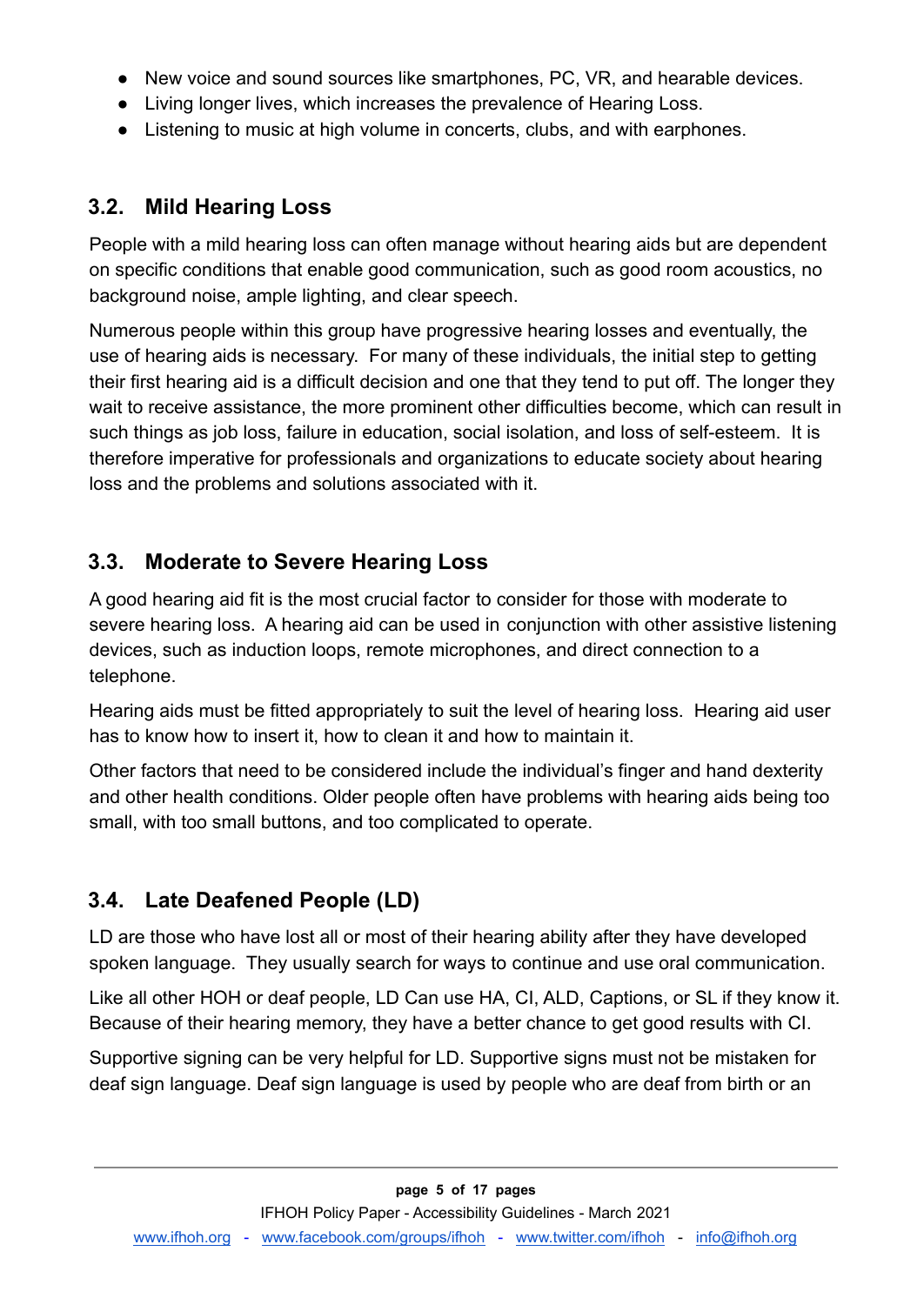early age and it is a complete language that can be used without speaking. Supportive signs are used to assist spoken language. Training courses on supportive signing should be provided (In some countries this service is given free of charge) to family and friends of the hard-of-hearing person. This skill would be very useful to LD people who are generally heavily dependent on visual information and captions.

### <span id="page-5-0"></span>**3.5. Recommendations for hard-of-hearing persons**

The following recommendations can improve listening and communication for hard-of-hearing persons:

- A well-fitted hearing aid.
- Good room acoustics.
- Good lighting.
- ALS based on HL, FM, IR, BT, or WiFi, to transmit the voice in large venues.
- Visual information when relevant.
- Captioning if audio is not good enough.
- Safety equipment with vibrating alarms and/or flashing lights.
- Training courses for speech (or lip) reading and supportive signing.

# <span id="page-5-1"></span>**4. Assistive Listening Devices (ALD)**

#### <span id="page-5-2"></span>**4.1. Hearing-Loop (HL)**

An HL (sometimes called induction-loop) consists of a wire loop that acts as a transmitter and a telecoil (TC) that acts as a receiver. The Hearing Loop is usually a big wire loop on the floor, or on the ceiling of the room. The TeleCoil is usually in the hearing aid, or in the CI, of the listening person. HL helps hard-of-hearing people to hear sounds more clearly by reducing or cutting out background noise (improving sound to noise ratio). For example, at home, a loop can be used to pick up sound from televisions, sound systems, or radios. A loop can also be set up with a microphone to help hearing aid users hear conversations in noisy places. Similarly, in a theater with the appropriate setup, a loop can help individuals hear the performance more clearly. One drawback of using a loop is that it is limited to one channel, so it cannot provide stereo sound. Another drawback is the loops sensitivity to electromagnetic interferences, which is usually higher than in other transmission methods.

Here are some common uses of hearing loops:

• In large venues: The transmitting HL is usually on the floor, in complicated patterns to maximize transmission strength, minimize energy use and minimize disturbances to other HL in the area. The receiving TeleCoils are in the hearing aids of the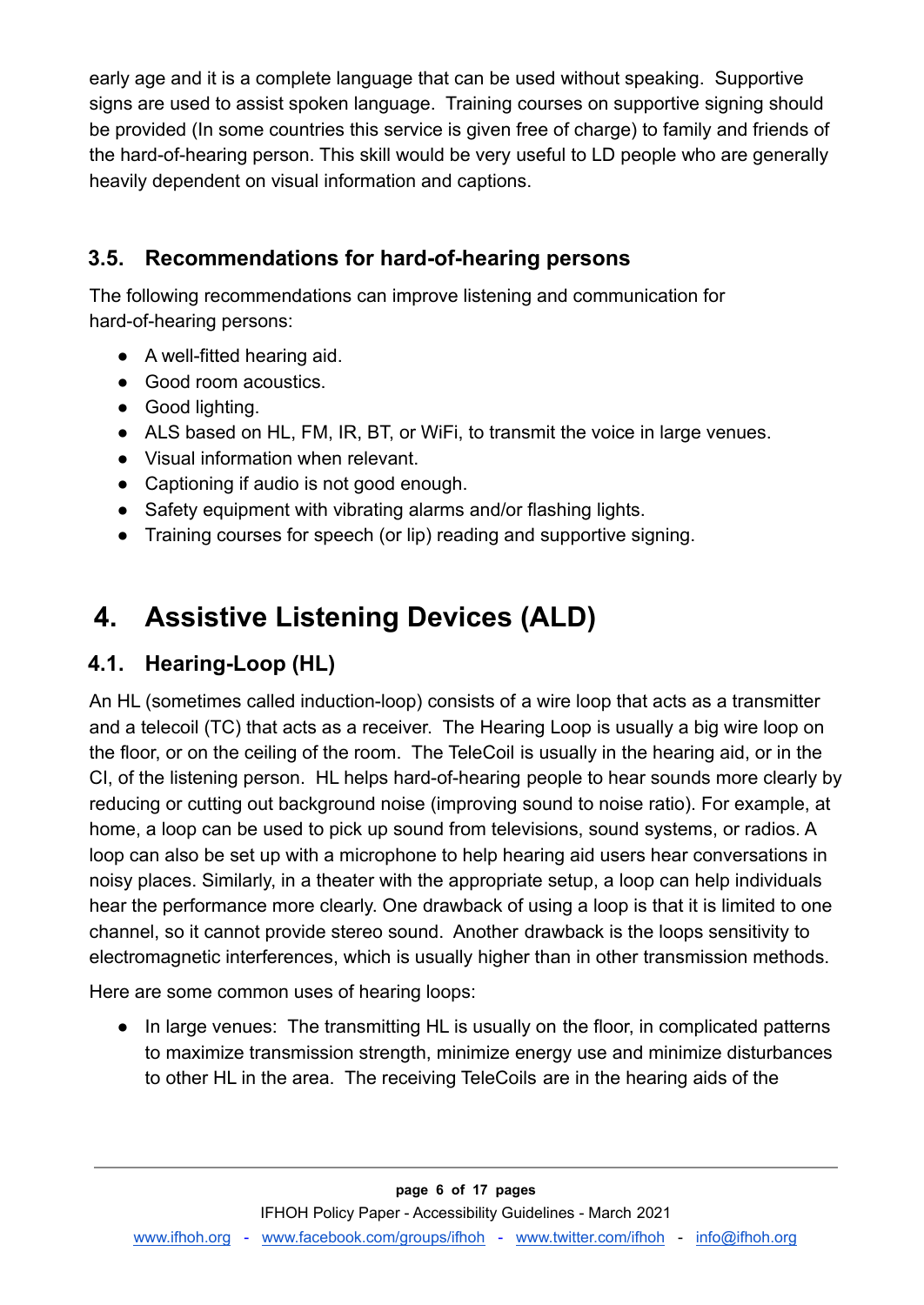listening persons, or in special receivers used with earphones by persons without hearing aids.

● A remote microphone, connected to a transmitter, can transmit a signal (usually FM signal) to a receiver, which is usually on the listening person. This receiver converts the FM waves to Audio frequencies and feeds them to a neckloop, which is a small HL on the neck of the listener. This neckloop transmits the audio signal to the TeleCoil in the Hearing Aid of the listener.

It is recommended that this remote microphone will be close to the speaker, to improve the sound-to-noise ratio.

- The same example as the one with the remote microphone, but instead of a Neckloop, the listener can use an ear hook or Silhouette. This Silhouette is hung on the ear, close to the Hearing Aid, so it can easily transmit to the TeleCoil inside the Hearing Aid.
- Every telephone has an earphone. Many earphones act as a hearing loop. They transmit the audio waves as Electromagnetic Waves. These Electromagnetic Waves can be received by the TeleCoil in the listener Hearing Aids. So many telephones can be heard by Hearing Aids users in Telecoil mode, without any additional components.
- In large venues, it is usually preferred to arrange the loop wire in specially designed patterns on the floor. In this way, the loop cover is more even in the areas where it is needed and is less leaking into nearby rooms or areas where it might be disturbing.

#### <span id="page-6-0"></span>**4.2. How Hearing Loop Works**

A Hearing Loop is basically an electric wire. When an alternating electric current is flowing in this wire, it transmits electromagnetic waves. Usually, it is used by creating a loop with the electric wire. It can be a large loop around a room, or it can be a small loop around the neck, or even a smaller loop inside a Silhouette. These electromagnetic waves from the loop can be received by any other electric wire, close to the loop. The TeleCoil, which is a thin long electric wire coiled inside the Hearing Aid (or CI, or BAHA implant, etc.), receives the transmission of the Hearing Loop and transfer it back to electric current. This electric current is amplified in the hearing aid and played to the ears of the Hearing Aid user.

Hearing Loop system usually contains these components:

- A sound source like a speaker person, a music instrument, a recording, etc.
- A microphone if needed to convert the acoustic waves to electric waves.
- An amplifier to amplify the electric waves and prepare them for the Hearing Loop.
- A Hearing Loop, fed by the amplifier and transmitting electromagnetic waves.
- TeleCoil that receives the transmission of the Hearing Loop.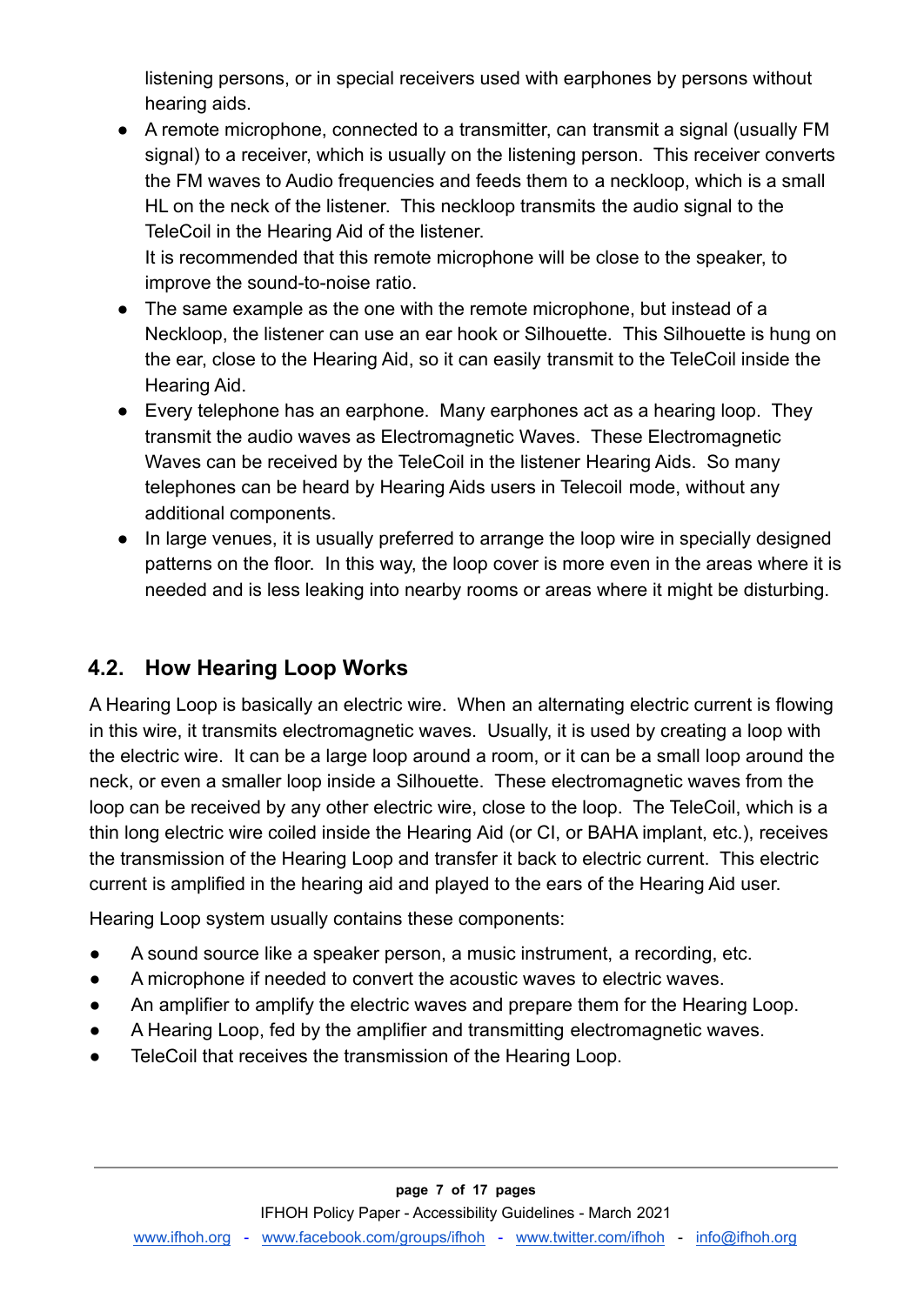- An amplifier to amplify the signal from the TeleCoil for the (HA) earphone, to the CI implant, or the skull bone in a BAHA implant.
- This amplified signal is fed to the earpiece of the HA (or the inner implant of a CI, or to the skull bone by a BAHA).

### <span id="page-7-0"></span>**4.3. Desktop Loop**

A desktop loop is a small Hearing Loop that covers a small area and can be placed on or under a desk. They are important for communication in such places as ticket offices, information desks, hotel counters, banks, post offices, pharmacies, and many more places. Desktop loops make it possible for hard-of-hearing people to receive information directly to the telecoil and help to limit misunderstandings.

Desktop loops are often bought and used by offices that operate service stations. Stuff need to be trained, in order to properly use this type of loops.

#### <span id="page-7-1"></span>**4.4. Neck Loop**

Like the desktop loop, a neck loop is also a small induction loop. It is worn around the neck, enabling the listener to use personal equipment like FM systems, mobile phones, MP3 players, etc. It can also be used together with stationary equipment (like telephone and TV).

#### <span id="page-7-2"></span>**4.5. Infra-Red System (IR)**

An IR system is another type of wireless system that can be used to help HOH persons. Like a hearing loop system, it has a transmitter and a receiver. The transmitter is usually high on the wall and there can be many receivers for the HOH persons who use them. Sound is fed to the transmitter in the same way as with the loop system, either by a direct electrical connection or via a microphone. It is then transmitted as invisible infrared electromagnetic radiation to the listening receiver worn by the HOH individual.

Unlike other systems that are reviewed here, IR systems need a direct line of vision between the transmitter and the receiver. It can be an advantage when you have several close rooms to cover. IR does not cross walls so you can use systems with the same frequencies at the same time in two or more adjacent rooms. On the other hand, it needs careful design of the place of the transmitters so that they have a direct vision line with every place in the room.

Another limitation of IR system is that it is not possible to use it in direct sun light.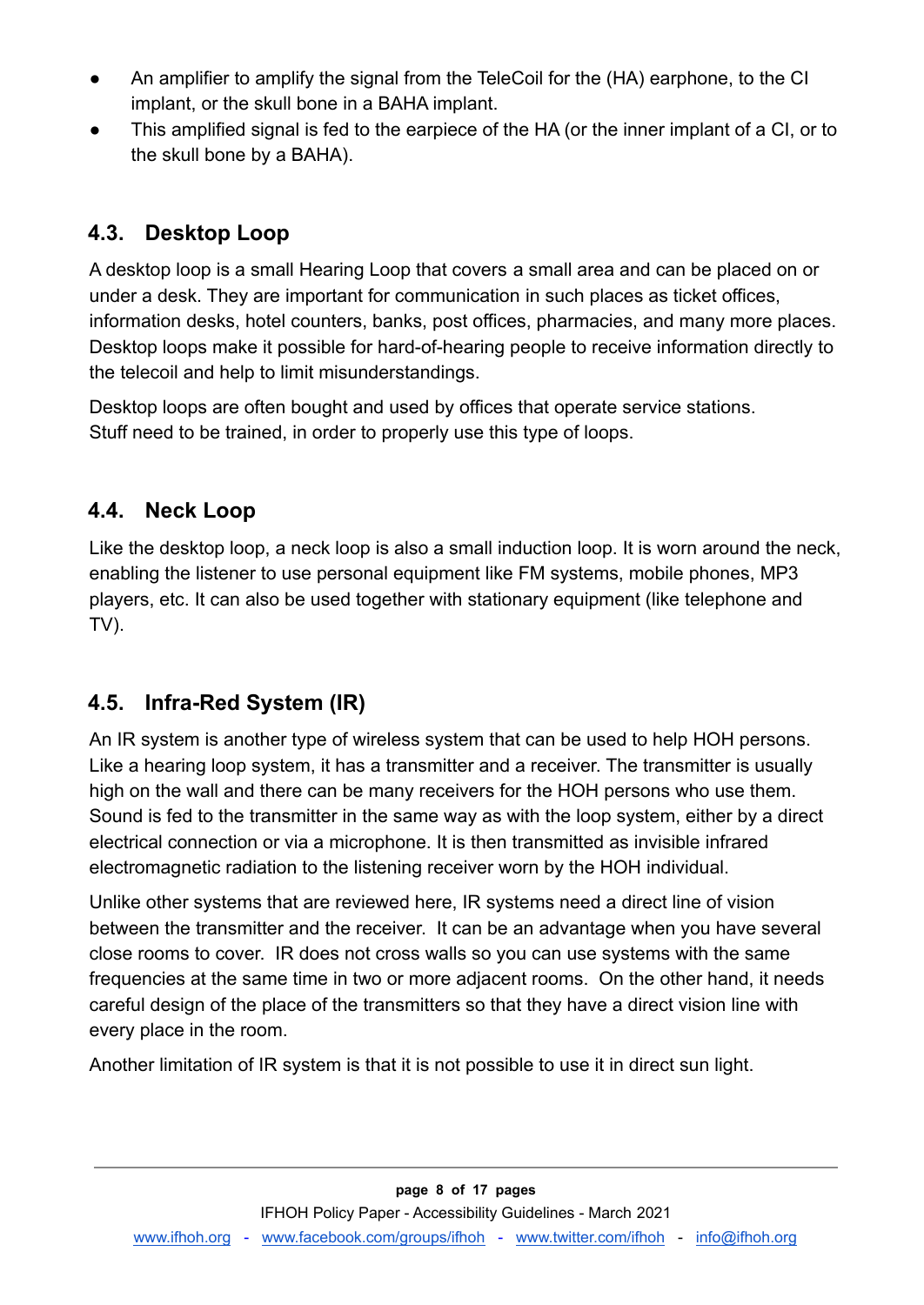If you use such a system, it is recommended that the receivers will be able to support both telecoils and regular earphones, so that any HOH person, with or without HA, will be able to enjoy the IR system.

### <span id="page-8-0"></span>**4.6. FM System**

An FM system is a portable radio wave system (with a microphone, transmitter, and receiver) that can be used in all settings and gives people with hearing loss the ability to listen and follow conversations in settings where signal to noise ratio is bad. This system is especially useful when listening to lectures, meetings or when participating in guided tours. The Hard-of-Hearing individual wears the receiver with either headphones or a neck loop and the transmitter which includes a microphone is given to the individual that is talking. Discussions are easier to follow when the microphone is directed to each person in a conversation.

### <span id="page-8-1"></span>**4.7. Personal Sound Amplifier**

A personal sound amplifier is very helpful for older people who cannot manage a hearing aid. It is easy to use and gives some amplification of speech. It is easy to adjust, even for people with poor mobility in hands and fingers. Unfortunately, it is usually not adjusted to the specific hearing loss of the user.

Personal sound amplifier usually works with earphones, but neckloops are also posible.

#### <span id="page-8-2"></span>**4.8. Alerting / Alarm Systems**

There are 3 different alarm systems for hard-of-hearing people:

- Acoustic signal (strengthened ringing signal)
- Optic signal (flashing light)
- Tactile signal (vibrating alarm to wear or to put under the pillow)

All these systems can be used individually or in combination. These features are often incorporated in individual alarm clocks to help hard-of-hearing people wake up in the mornings. Moreover, one single alarm system can be connected to various devices such as a smoke alarm, a doorbell, a telephone, a baby cry transmitter, and more. The set up of such a system in the home, office, or other environments is crucial in allowing the hard-of-hearing individual to be aware of what is occurring in the environment and is vital also from a safety perspective in that it alerts to potential dangers, such as fires.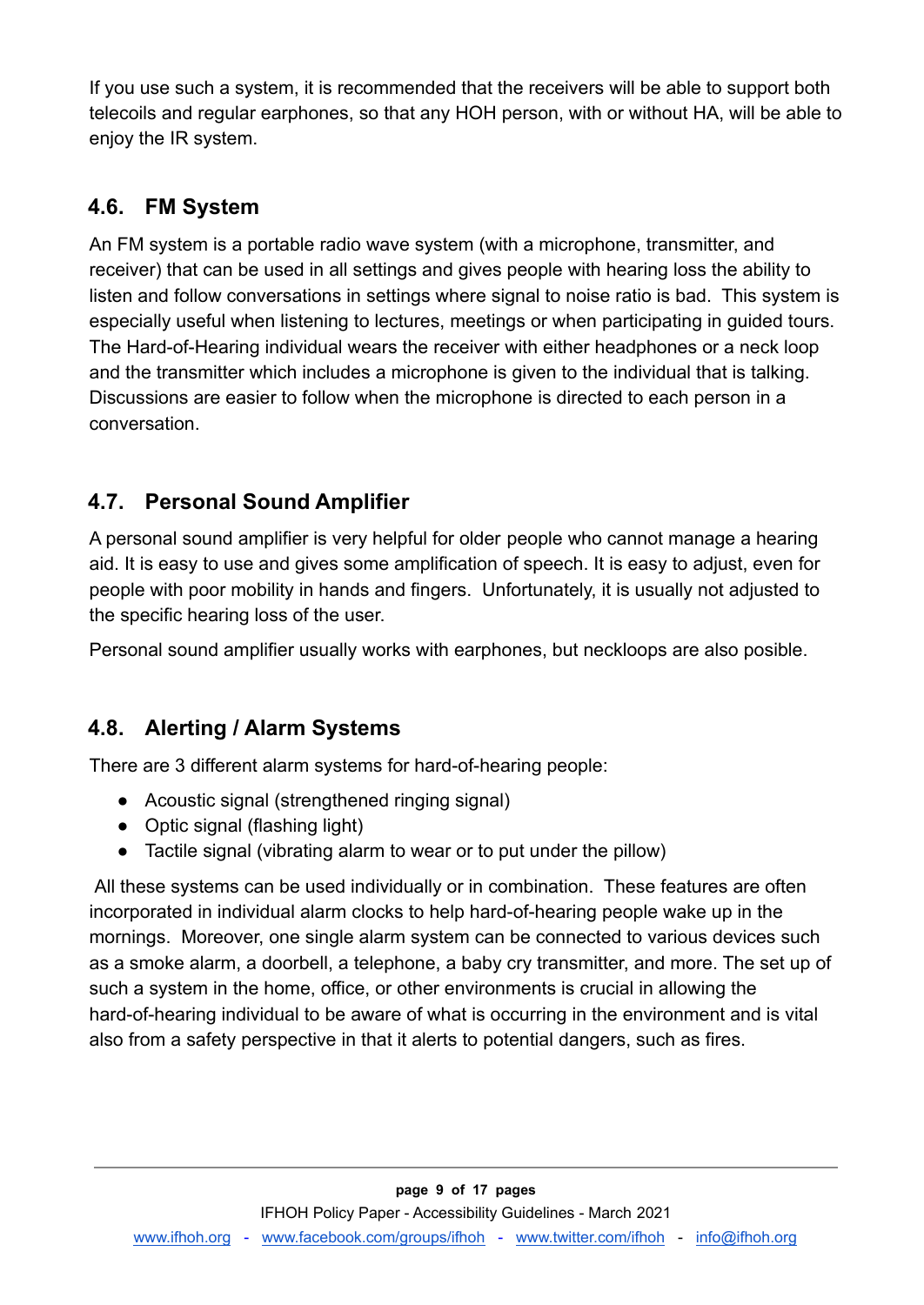#### <span id="page-9-0"></span>**4.9. Landline Telephones**

Most hard-of-hearing people are still able to use voice telephone, but often only if the telephone allows for suitable adjustments. The following are a number of important telephone features and characteristics, that help hard-of-hearing persons communicate effectively on the telephone:

- Adjustable ringing volume and pitch.
- Built-in or external telephone amplifiers that amplify the incoming speech.
- Captioned telephone services where incoming speech is also displayed as text on a screen (in use only in some countries).
- Earpiece that transmit like a loop, so that a telecoil can receive it.
- Tone adjustment to improve of the voices for hard-of-hearing persons.
- The bandwidth of telephone sounds is limited to about 400-4000 Hz.

#### <span id="page-9-1"></span>**4.10. Mobile Phones**

Mobile phones can be used for voice communication, but all mobile phones and networks also support SMS (short message service) service. And if you have an Internet connection, you can have many other communication options, with apps like WhatsApp, Messenger, Skype and others, which can also transfer text, pictures, voice messages and video conversations. The non-verbal communication options can be very useful to hard-of-hearing people wanting to communicate without voice, or to be able to see the other side while talking, to see the body language and read lips.

For HOH persons who can understand phone conversations, some mobile phones offer better tone and volume adjustment than others so it is recommended to try and select a phone in which the voice sounds better.

Some mobile phones can cause considerable interference when used near a hearing aid. In such a case, a neck loop can help. The neck loop connects to the mobile phone and helps to reduce interference by keeping the mobile phone at a distance from the hearing aid. Neck loops work with almost many hearing aids that have a Telecoil.

Before purchasing a mobile phone, it is imperative that each individual tests the phone in the shop to make sure that it has all the features needed and that (if required) it works well with the users' hearing aid.

A new trend of communication between the mobile phone and the hearing aid is by using Bluetooth. The latest models of hearing aids can connect directly to the mobile phone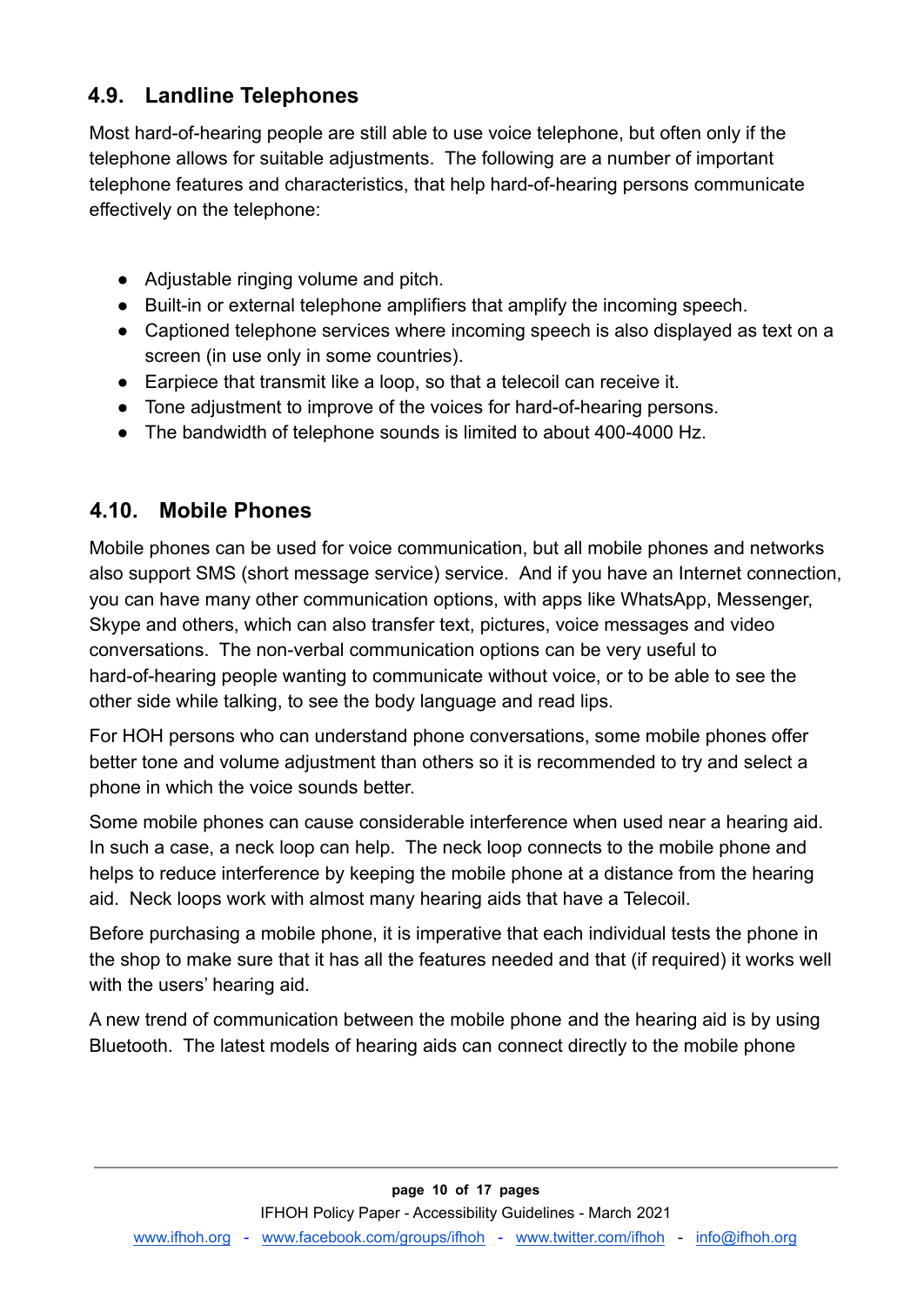without any intermediation. This is very comfortable, enabling clear sound and even stereo streaming of music if you have two hearing aids.

#### <span id="page-10-0"></span>**4.11. Internet Telephony**

More and more people are making and receiving calls over the Internet. In the past, it was called VoIP (Voice over Internet Protocol) or VoB (Voice over Broadband). It is done by using applications like Skype, Zoom, Google Meet, and Microsoft Teams.

HOH users should try out these services and make sure that they work well for them. Call quality can be as good as or even better than normal landline or mobile phone, but not all software and hardware solutions provide full tone and volume adjustments or suitable alerting tools. In addition, with some services, it is not possible to make emergency calls.

#### <span id="page-10-1"></span>**4.12. Relay services**

Not all hard-of-hearing people are able to use voice conversations on the phone. Almost all smartphones can run applications like WhatsApp, Messenger, Skype, and many others. These applications are used for text messages over the Internet, but they also allow video conversations, voice messages, and document transfer.

HOH or deaf people, who cannot understand speech on the phone, enjoy very much from this non-verbal communication. But when a voice call is needed, they have a problem. To overcome this limitation some countries have relay services. When using a relay service to call a hearing person a relay operator will join the line. The text user can type or speak, the hearing person will speak and the relay operator will type (or sign with video) exactly what is being said by the hearing person.

Most text services used on the Internet, sent the text line by line and not letter by letter (real time text). For a relay service, real-time text is much preferred. There are some systems that aim to bring the real-time text to mobile and internet devices, such as TalkByText. There are also more common services like Google Docs that enable real-time text.

There are dedicated text telephones that were used more in the past. They are used less often today, as young people prefer using mobile phones and Internet services to send and receive messages.

Action is needed at both national and international levels to ensure that universal technical solutions are introduced to ensure that deaf, hard-of-hearing, and speech-impaired people are able to communicate through real-time character by character text (interactive text), between mobile phones, PSTN text phones, Internet Telephones, and PCs. Interactive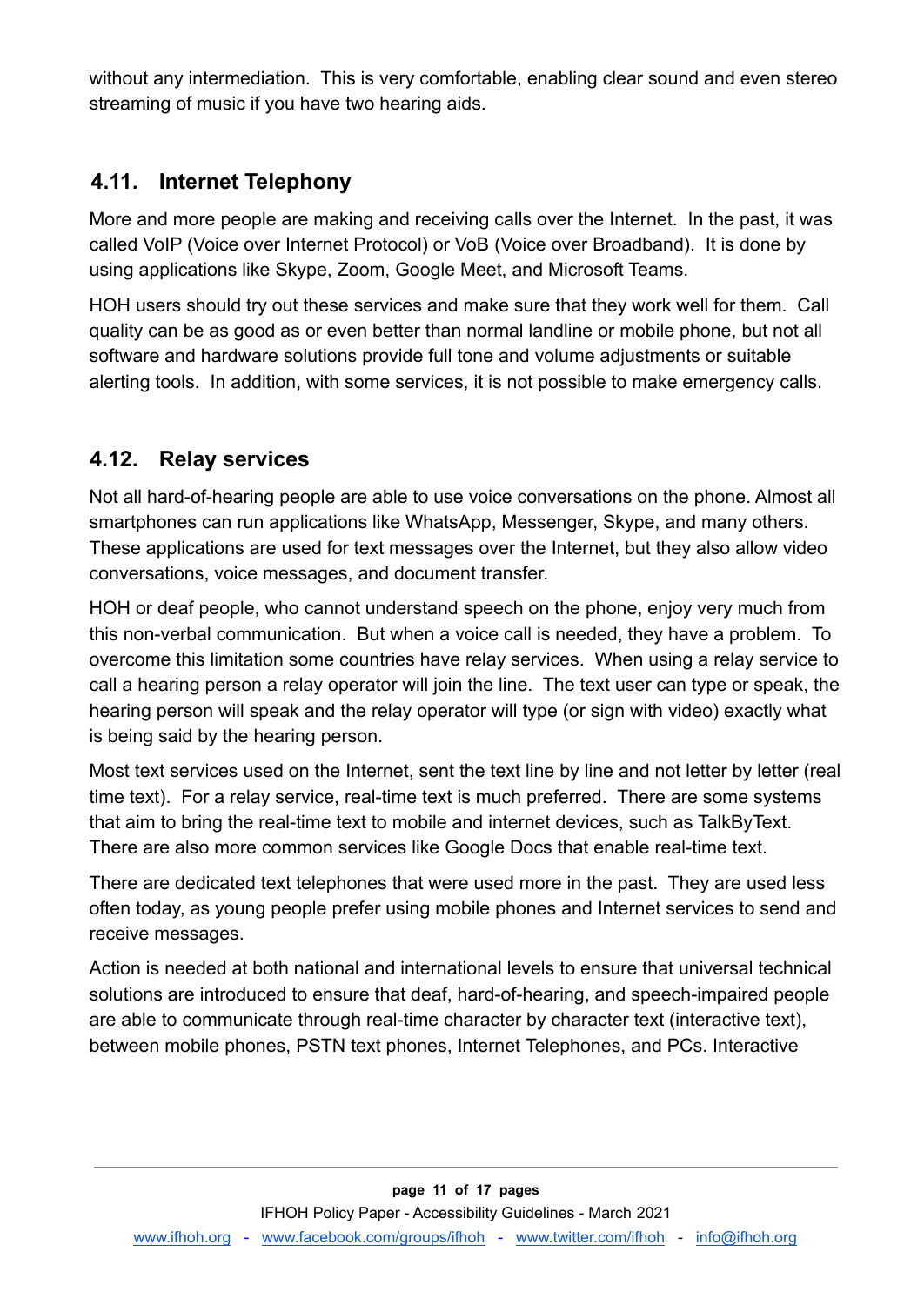texting will allow these people to have the same type of telephone experience that people using voice have.

There is a new wave of relay services that uses Artificial-Intelligence based Automatic Speech Recognition (ASR). In these services, the human mediator that translates the speech to text, is replaced by the ASR system. There are many advantages to using such systems. They are always available without scheduling, they cost much less and it is much easier to build. But HOH and deaf persons who use them still prefer a human mediator because of the better quality of the translation from speech to text. See IFHOH ASR statement<sup>3</sup> on this topic.

## <span id="page-11-0"></span>**5. Other Measures**

#### <span id="page-11-1"></span>**5.1. Lighting**

Good lighting makes it easier to lip-read. It is therefore important that the speaker's face is well lit. The best position in a room is one where the hard-of-hearing person has his back towards the window so the light from the window falls on the speaker's face.

#### <span id="page-11-2"></span>**5.2. Acoustics**

Special building materials and curtains can be used to improve room acoustics by helping to reduce the echo and make listening easier in meeting rooms and the like.

There are standards and requirements in some countries, that needs to be followed.

#### <span id="page-11-3"></span>**5.3. Visual Information**

Visual information is of great importance in all situations in which information is conveyed via a loudspeaker. The information can be presented visually on a monitor, an information board, as a message on the smartphone, or in any other form of acceptable display.

All public transport systems generate noise, both acoustic and electromagnetic, which creates a challenging listening situation for hard-of-hearing individuals. In a noisy train station, bus terminal, or airport, it is very important that it is possible to be able to read all information that is conveyed over the speaker system. This information must be equivalent in terms of both content and timing. If the visual system is implemented accurately many circumstances of uncertainty and confusion, which are often caused by the miscommunication of information relating to delays and changes to services, can be

<sup>&</sup>lt;sup>3</sup> See IFHOH ASR Statement - March 2018, in this link: <https://www.ifhoh.org/position-papers>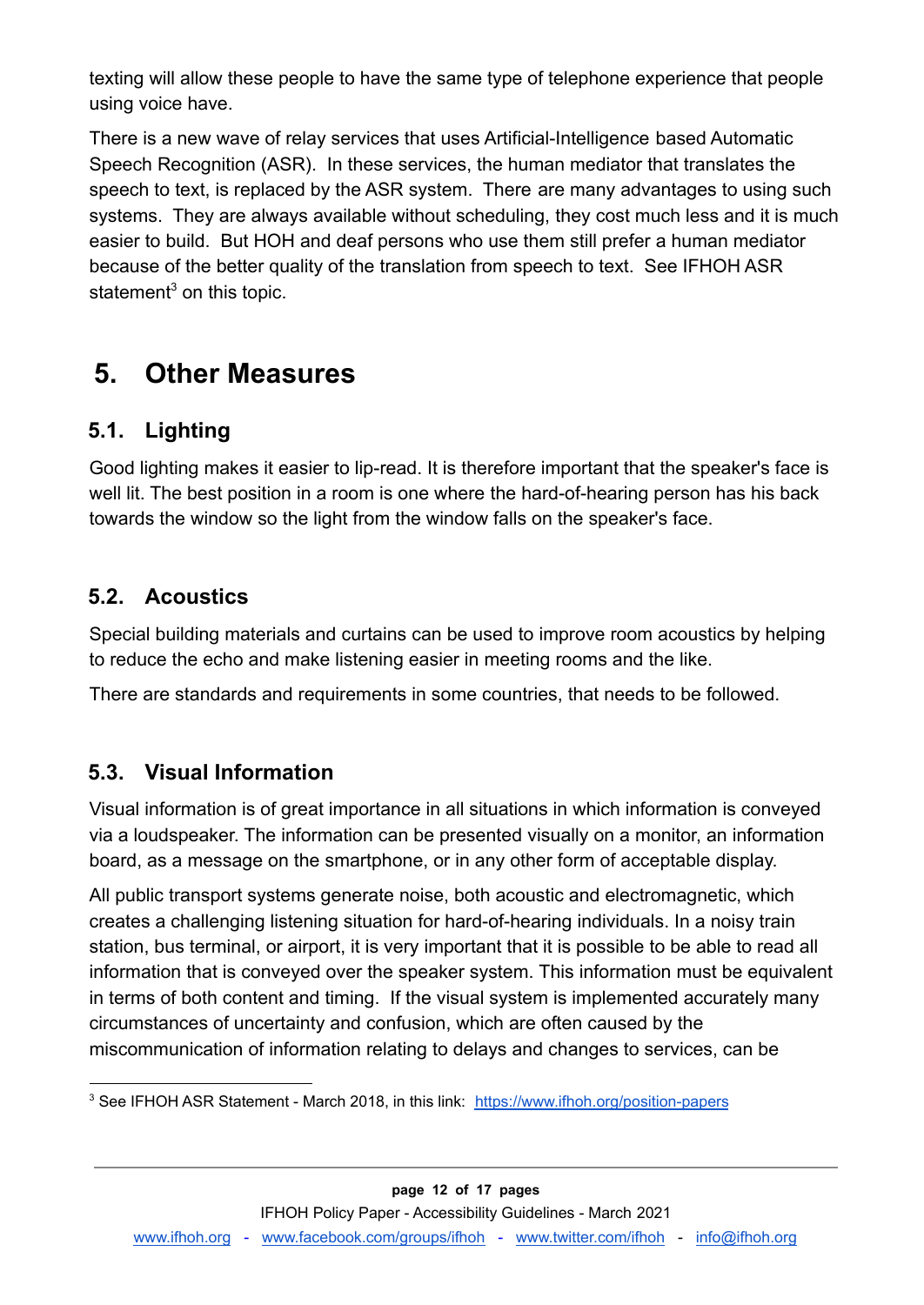prevented. As such, it is important for all trains, trams, busses, and metros to have visual information displays that provide up-to-date details about platform numbers, lines, upcoming stops, delays, and emergency situations.

### <span id="page-12-0"></span>**5.4. Captioning**

Television is important media for sports, entertainment, information, and politics. Hard-of-hearing people should not be excluded from making use of one of the most pervasive entertainment and information mediums of this day and age. The arguments about costs and lack of technical solutions for live captioning are often incorrect and ultimately not relevant, as the cost of exclusion has been proven to be much larger than the cost of providing access services.

Videos on the Internet are growing quickly and many people use them. These videos should be captioned, so that HOH persons can see and understand them.

The live captions systems available today are mainly manual-based, using either a standard keyboard or high-speed input methods such as stenotype, velotype, or palantype. It is also possible to use automatic speech recognition (ASR) programs to assist the operators in generating the output. But as for now, the quality of ASR systems alone are not good enough for public events or television broadcasting<sup>4</sup>.

Captioning can either be open (always visible with no option to hide them), or closed (can be switched on or off by the user). Closed captions are usually preferred, especially on the Internet, as they enable multiple languages and closing them for hearing people who don't want to see them. Open captions are also acceptable, mainly in situations where the user does not have control over the system that plays the video/movie/TV.

### <span id="page-12-1"></span>**5.5. An Accessible Society for Hard-of-Hearing People**

Amongst the most important tasks for organizations of deaf and hard-of-hearing people is educating and raising awareness about the profile, needs, abilities and preferences of hard-of-hearing individuals in modern society. The focus should not only be on reducing existing barriers, but also on preventing the creation of new barriers to opportunity and fulfillment for hard-of-hearing persons.

<sup>4</sup> Same as footnote 3.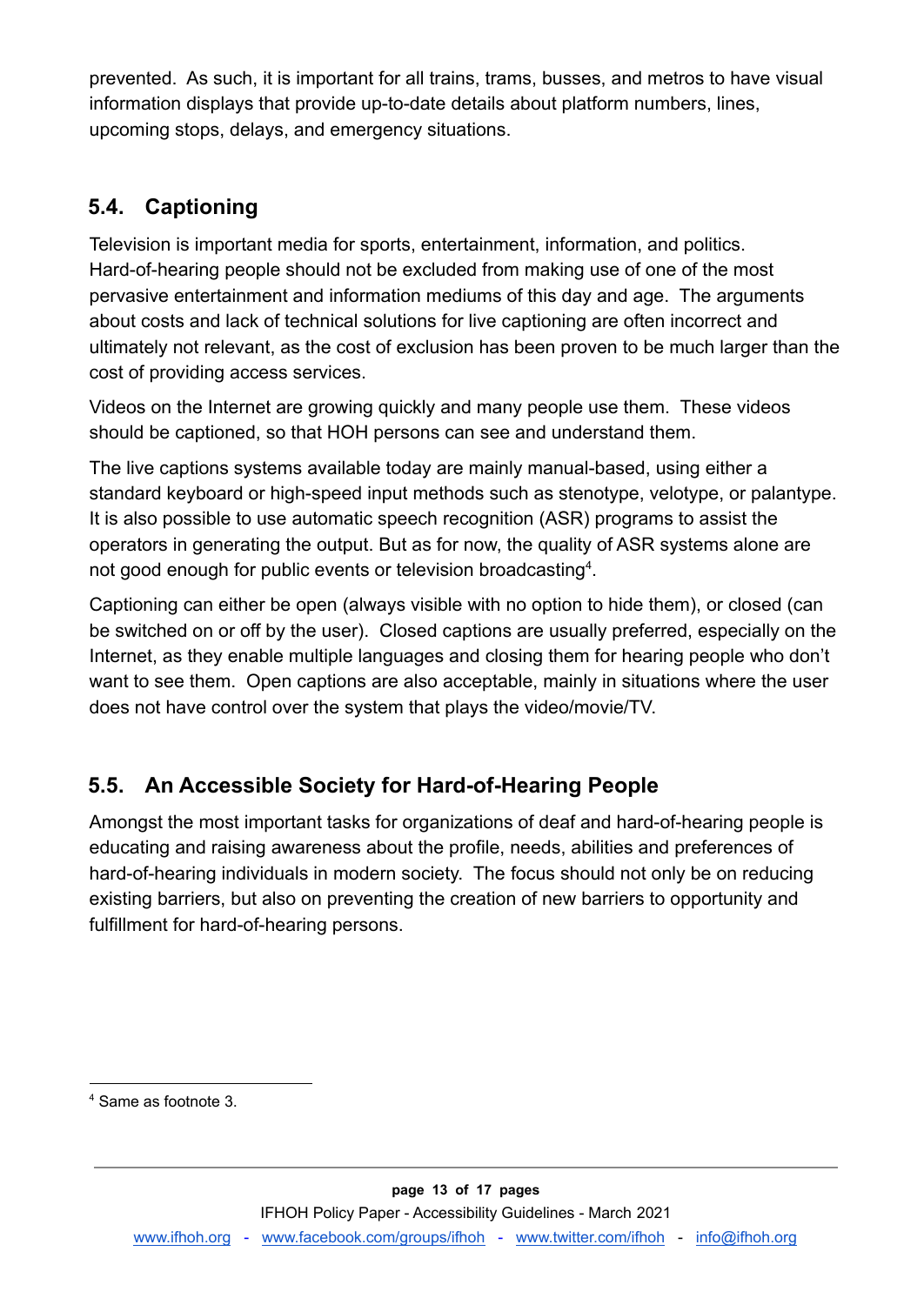### <span id="page-13-0"></span>**5.6. Integration of Accessibility for all Social Plans**

Accessibility and inclusion should be a key part of all societal planning, design implementation, deployment and maintenance.

All theaters, cinemas, concert halls, and rooms for public meetings should have induction loops or equivalents.

All museums and exhibition halls should have assistive listening systems. If visitors use audio-guides or receive other voice information, the ticket office should provide a neck loop or similar equipment for people wearing hearing aids. If the visitors watch films, DVDs or video shows of some kind, a loop system or equivalent should be installed in the showroom.

All parts of the public transport systems, including information and ticket offices and the relay of information during travel should be made fully accessible through visual information, induction loops, and staff training.

Stations, terminals, and airports should have areas and help points with induction loops and visual displays providing real-time information.

Hotels should have accessible rooms with induction loops and alarm facilities suitable for hard-of-hearing people

All ships carrying passengers should have accessible cabins with appropriate communication and alerting systems. Communal passenger areas onboard the ship should be equipped with visual information displays.

All television programs and films should be captioned. Equipment for both standard and high definition televisions should fully support closed captions.

All phones, phone networks, applications and services should be accessible to HOH persons, even if they cannot understand speech on the phone. This can be achieved by following these guidelines:

- different kinds of ringing in different frequencies and with high enough volume.
- High enough volume of the voice.
- Ability to adapt the sound to the audiogram of the HOH person, at least by having a sound equalizer. Especially during a phone call.
- Different types of strong enough vibrations in the phone.
- Support of real-time text.
- Access to text relay services with user choice of human or ASR translation of the speech to text.
- Any improvement should be backward compatible with previous solutions until the HOH users themselves decide that the previous solution can be abandoned.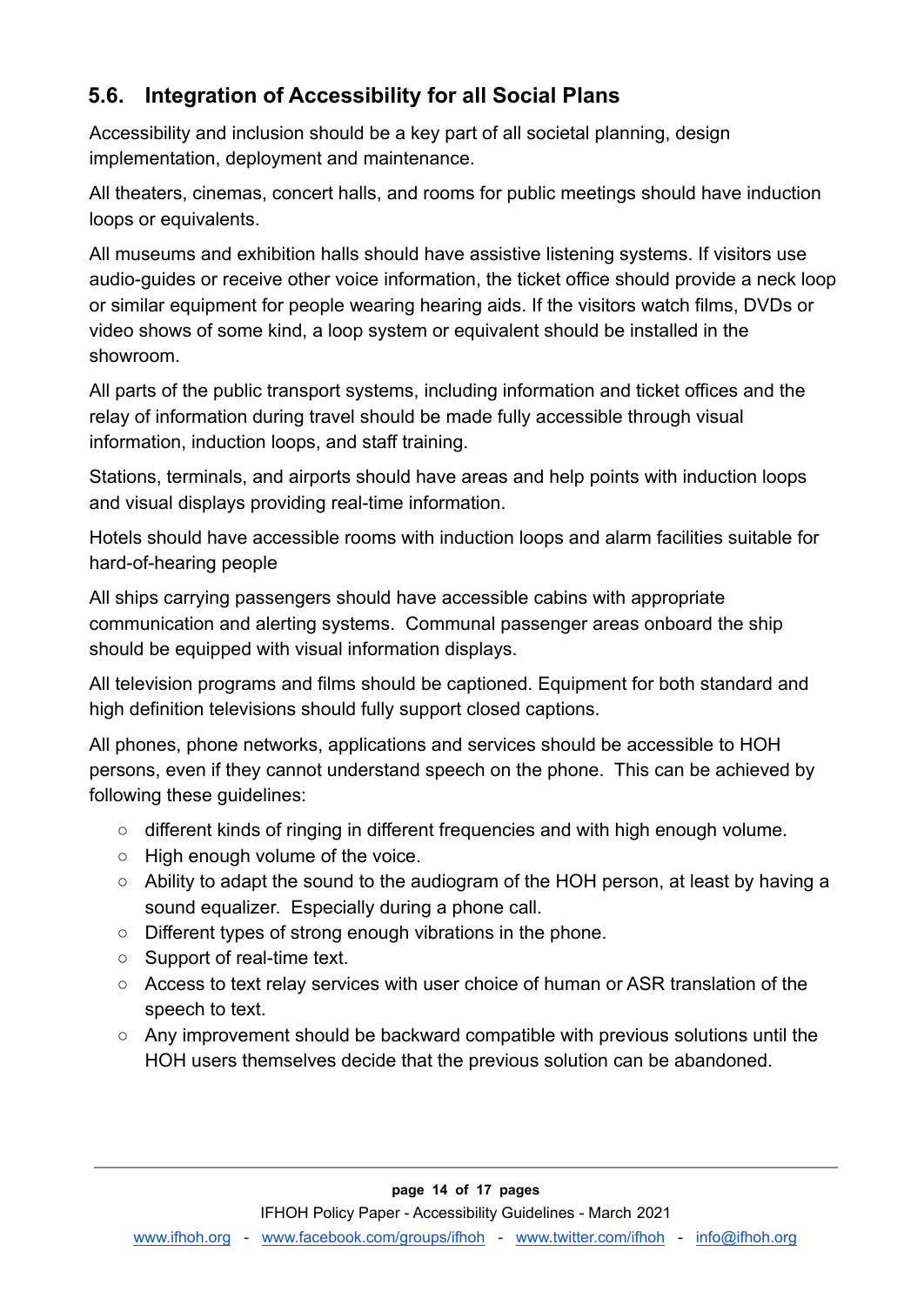### <span id="page-14-0"></span>**5.7. Concluding remarks**

The above-mentioned issues are relevant to people who are hard-of-hearing universally. There are however numerous factors, including economic situations, level of education, level of reading, and degree of technological development that make some of the discussed issues less pertinent in some countries compared to others. It is important to recognize this unfortunate imbalance and to endeavor to provide accessible communities for all hard-of-hearing people worldwide.

If you have any comments, suggestions, useful information or questions about this document, please contact us via e-mail: info@ifhoh.org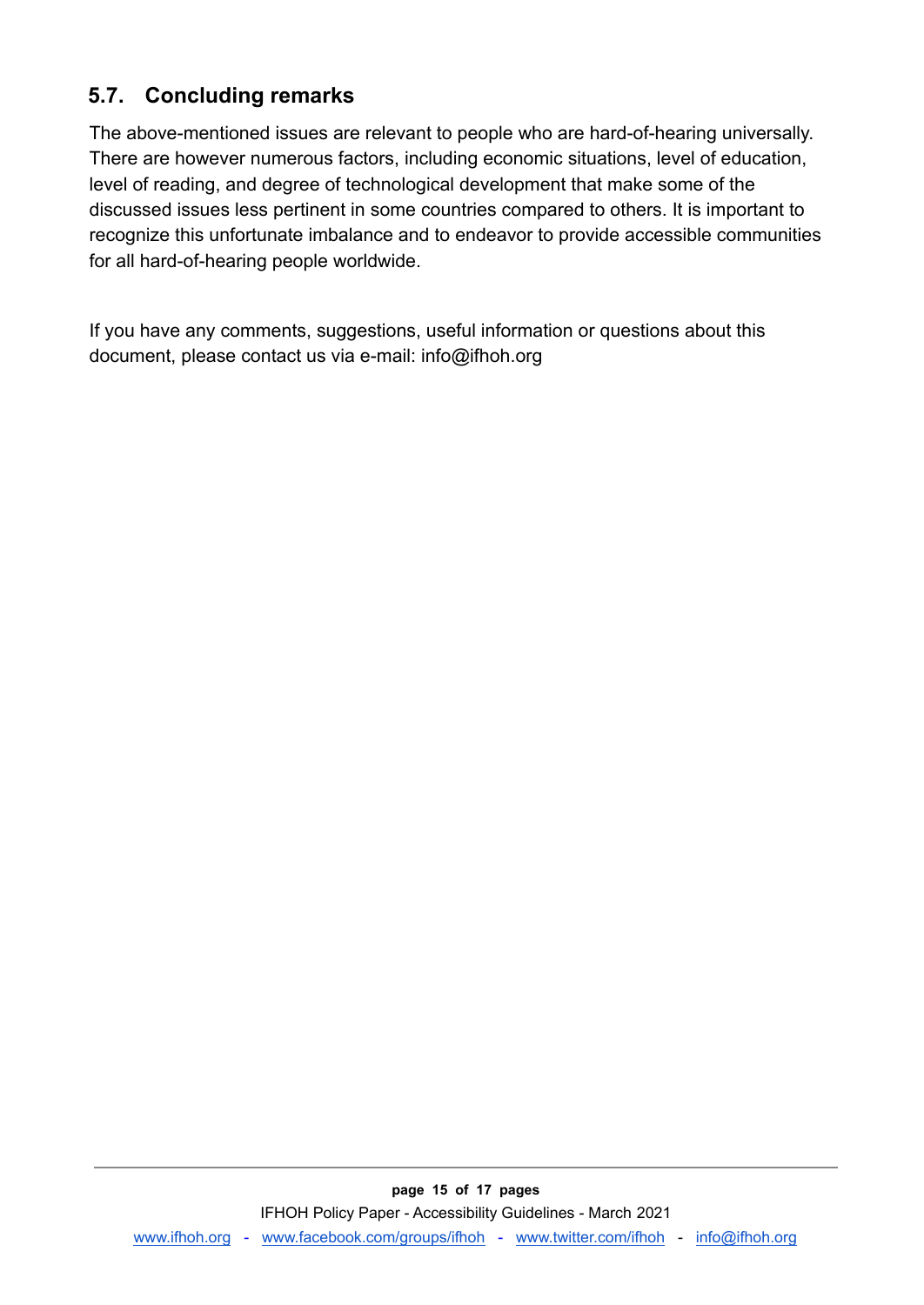# <span id="page-15-0"></span>**6. Glossary**

- IFHOH **I**nternational **F**ederation of **H**ard-**O**f-**H**earing people
- EFHOH **E**uropean **F**ederation of **H**ard-**O**f-**H**earing people
- APFHD **A**ssia **P**acific **F**ederation of **H**ard-of-hearing and **D**eafened
- IFHOHYP **I**nternational **F**ederation of **H**ard-**O**f-**H**earing **Y**oung **P**eople
- UN United Nations
- WHO World Health Organization
- ITU International Telecommunication Union
- CRPD Convention on the Rights of Persons with Disabilities
- SDG Sustainable Development Goals
- ALD Assistive Listening Device
- ALS Assistive Listening System
- CI Cochlear Implant
- FM Frequency Modulation
- HA Hearing Aid
- HL Hearing Loss
- HL Hearing Loop
- HOH Hard-Of-Hearing
- IR Infra-Red
- TC TeleCoil
- DWC Digital Wireless Communication
- Bluetooth DWC for a range of several meters
- BT Bluetooth
- WiFi DWC for a range of several tens of meters
- NFC DWC for a range of several centimeters (**N**ear **F**ield **C**ommunication)